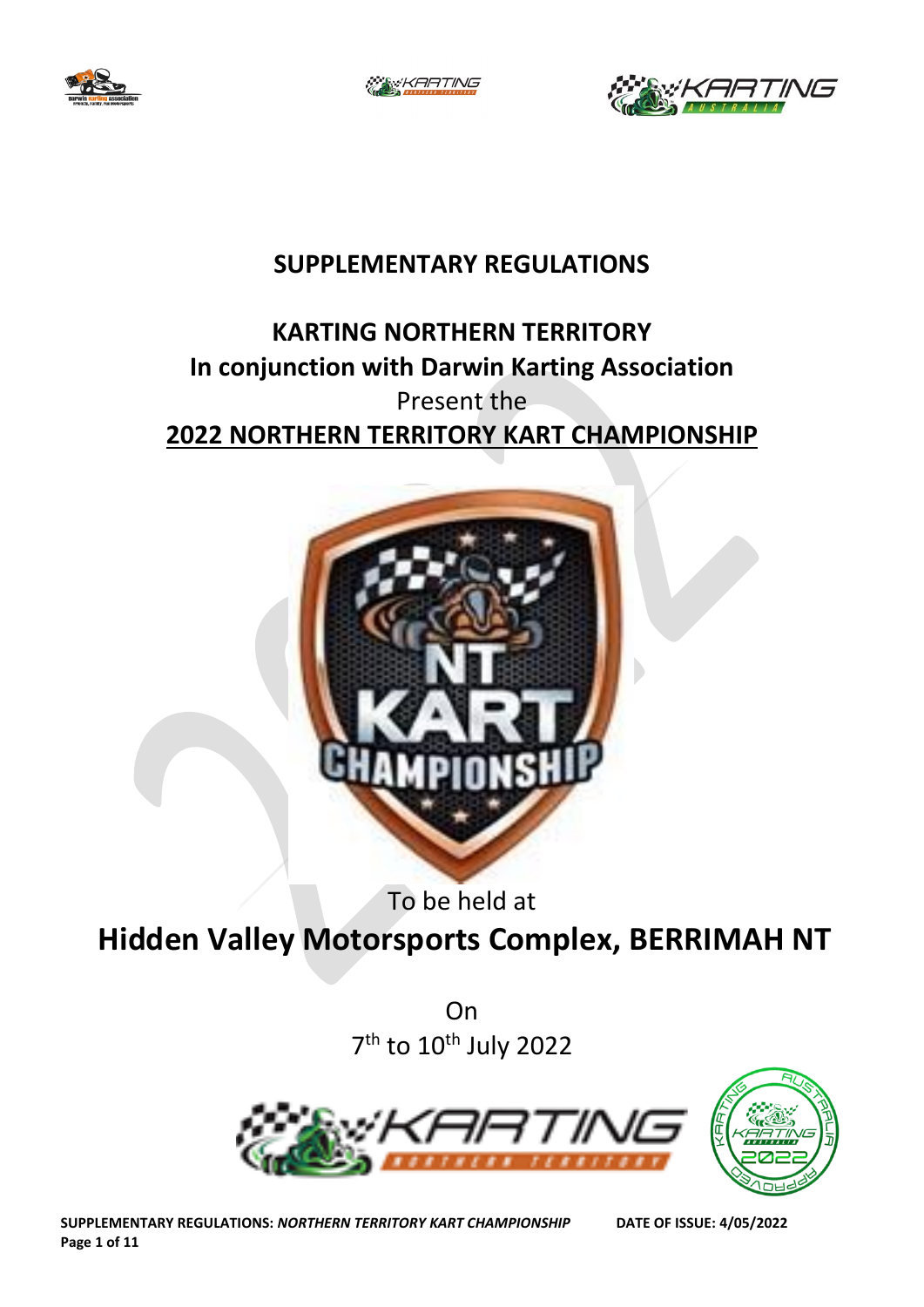



# **KARTING AUSTRALIA SUPPLEMENTARY REGULATIONS**

## **Important Note:**

**These Supplementary Regulations can only be used for a Race Meeting at Affiliated Clubs in strict accordance with the requirements of all Federal and State Government COVID-19 mass gathering Orders and Directions. The Club must have completed and submitted to their SKA, their COVIDSafe Action Plan for all facilities.**

## **COVID-19 ACKNOWLEDGEMENT AND VOLUNTARY ACCEPTANCE OF RISK**

By entering or participating in this Karting activity/event, all Essential Karting Personnel and Permitted Persons acknowledge that, even with rigorous capacity and control measures that Karting Australia requires the Organising Club to put in place at all Karting Australia sanctioned Karting activities/events, there remains an unquantifiable risk of transmission of viral illness including COVID-19 at a Karting activity/event at this time and you have considered that risk and your own personal circumstances, including any health condition or vulnerability that you may have or that of persons whom you will be in close contact with following your attendance at a Karting activity/event. You acknowledge that, for a small number of people, COVID-19 has very serious health consequences. By attending a Karting activity/event you (and any persons who attend the activity/event with you) acknowledge and accept these obvious risks.

# **Permit Number: KA-NTKC 01/2022**

| <b>MEETING TITLE:</b>               |                | <b>2022 NORTHERN TERRITORY KART CHAMPIONSHIP</b>                                                           |  |                                                                                                                                                                                                                                                                             |
|-------------------------------------|----------------|------------------------------------------------------------------------------------------------------------|--|-----------------------------------------------------------------------------------------------------------------------------------------------------------------------------------------------------------------------------------------------------------------------------|
| DATE:                               | Start:<br>End: | 7/07/2022<br>10/07/2022                                                                                    |  |                                                                                                                                                                                                                                                                             |
| <b>ORGANISATION:</b>                |                | at the date of the Activity.                                                                               |  | Held under the International Sporting Code of the FIA, the General Standing Regulations<br>and National Competition Rules of Karting Australia and in accordance with applicable<br>Federal and State Government COVID-19 restrictions and requirements in force and effect |
| <b>MEETING STATUS:</b>              |                | <b>STATE CHAMPIONSHIP</b>                                                                                  |  |                                                                                                                                                                                                                                                                             |
| <b>ORGANISER:</b>                   | Tel: l         | Karting Northern Territory and Darwin Karting Association<br>P.O 1762, Palmerston, NT 0831<br>0439 988 901 |  | Email: dkarace@outlook.com                                                                                                                                                                                                                                                  |
| <b>ORGANISING COMMITTEE:</b>        |                |                                                                                                            |  |                                                                                                                                                                                                                                                                             |
|                                     |                | Jason Webster (Karting Northern Territory)<br><b>Colin Masters (Darwin Karting Association)</b>            |  |                                                                                                                                                                                                                                                                             |
| <b>NAME AND ADDRESS OF CIRCUIT:</b> |                |                                                                                                            |  |                                                                                                                                                                                                                                                                             |

Darwin Karting Association – Hidden Valley Motorsports Complex, Berrimah NT 0810

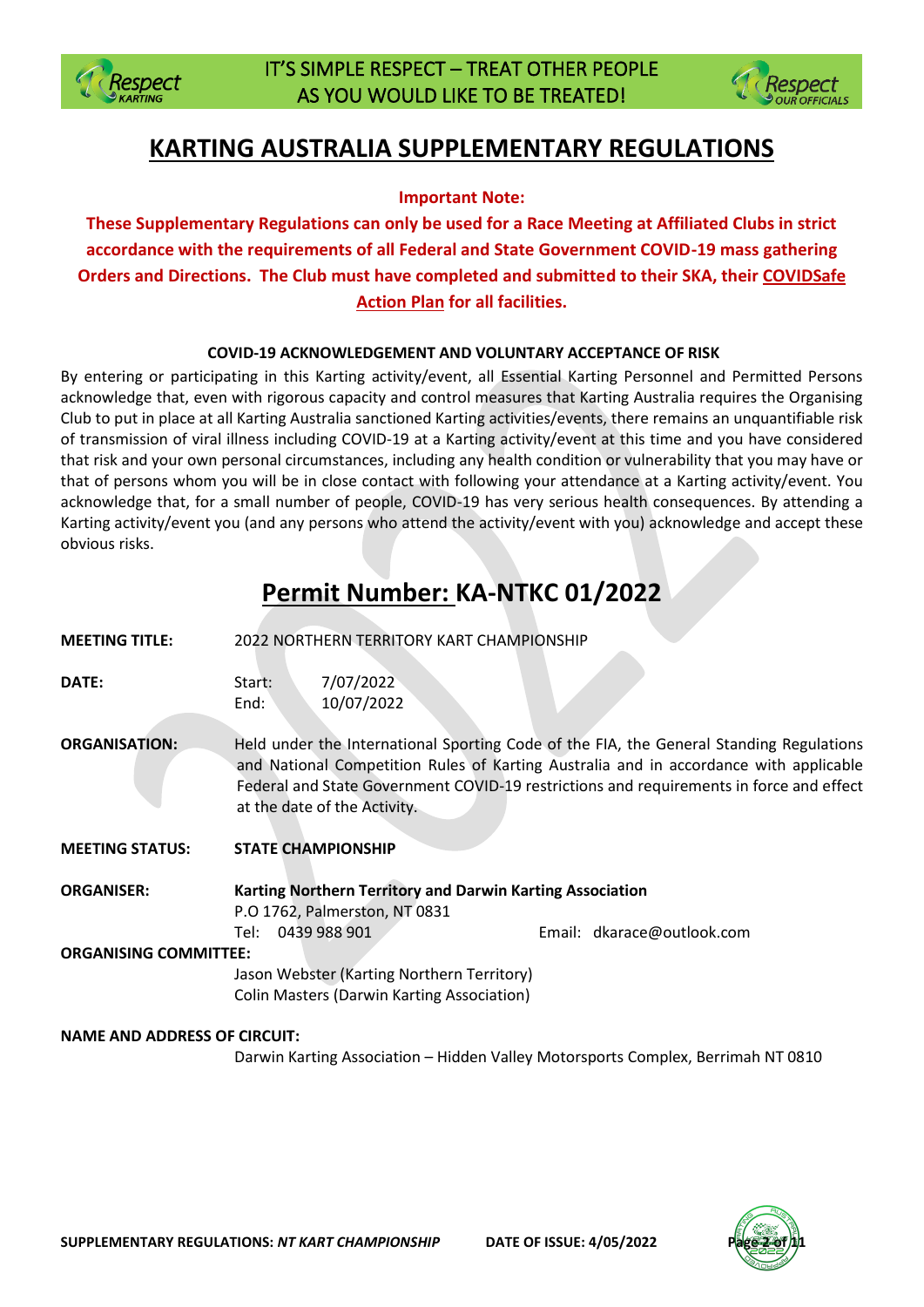



#### **OFFICIALS OF THE MEETING:**

| <b>Chief Steward:</b>                                |                                      | Mark Horsley                                                         |  |
|------------------------------------------------------|--------------------------------------|----------------------------------------------------------------------|--|
| <b>Stewards of the Meeting:</b>                      |                                      | Joanne Maisey, Brenton Taylor, Annette English                       |  |
| <b>Clerk of The Course:</b>                          |                                      | Darcy Cox                                                            |  |
| <b>Assistant Clerks Of The Course:</b>               |                                      | Martin Sullivan                                                      |  |
| Race/Competition Secretary Of The Meeting:           |                                      | Jenny Taylor                                                         |  |
| <b>Chief Timekeeper: (Judge of Fact)</b>             |                                      | <b>Elizabeth Grosser</b>                                             |  |
| <b>Chief Scrutineer: (Judge of Fact)</b>             |                                      | Shaun English                                                        |  |
| <b>Scrutineers:</b>                                  |                                      | Peter Allen, Daniel Ralph                                            |  |
| <b>State Technical Inspector:</b>                    |                                      | Daniel Ralph                                                         |  |
| <b>Fuel Tester: (Judge of Fact)</b>                  |                                      | Peter Allen                                                          |  |
| <b>Tyre Tester: (Judge of Fact)</b>                  |                                      | Shaun English                                                        |  |
| <b>Bar Coding Official:</b>                          |                                      | Jayne Winter, Mia Grosser                                            |  |
| <b>Scale Marshal: (Judge of Fact)</b>                |                                      | Mark Eyre                                                            |  |
| <b>Flag Marshals:</b>                                |                                      | John Gatt, Colin Masters                                             |  |
| <b>Pit Marshal:</b>                                  |                                      | <b>Mathew Burns</b>                                                  |  |
| <b>Starter: (Judge of Fact)</b>                      |                                      | Darcy Cox, Martin Sullivan                                           |  |
| <b>Start - Judges of Fact:</b>                       |                                      | Darcy Cox, Martin Sullivan                                           |  |
| <b>Grid Marshals: (Judge of Fact)</b>                |                                      | Rebecca Ralph                                                        |  |
|                                                      |                                      |                                                                      |  |
| Announcer:                                           |                                      | Axel Deathmore                                                       |  |
| <b>First Aid:</b>                                    |                                      | <b>St Johns Ambulance</b>                                            |  |
| <b>Track Safety Officer:</b>                         |                                      | <b>Tracey Driscoll</b>                                               |  |
| <b>COVIDSafe Officer:</b>                            |                                      | <b>Mathew Burns</b>                                                  |  |
| <b>National Official's Coordinator</b>               |                                      | <b>Mark Horsley</b>                                                  |  |
| <b>National Technical Commissioner</b>               |                                      | Ashley Woolner                                                       |  |
| <b>CIRCUIT DETAILS</b>                               |                                      |                                                                      |  |
| <b>Circuit Name:</b>                                 | Hidden Valley Raceway - Track 4      |                                                                      |  |
| <b>Circuit Address:</b>                              | Hidden Valley Road, Berrimah NT 0810 |                                                                      |  |
| <b>Track Length:</b>                                 | 1053 Metres                          |                                                                      |  |
| <b>Direction Of Racing:</b><br>Clockwise             |                                      |                                                                      |  |
| <b>Track Density:</b><br>40                          |                                      |                                                                      |  |
| <b>Notice Board:</b>                                 | Next to out grid                     |                                                                      |  |
| <b>Stewards Office:</b><br><b>Next to Parc Ferme</b> |                                      |                                                                      |  |
|                                                      |                                      | Will be used in this Meeting. Note: If the Breakdown lane is used it |  |
| <b>Mechanical Breakdown Lane:</b>                    |                                      | must be closed during qualifying.                                    |  |
| Parc Fermé:                                          |                                      | Next to In Grid                                                      |  |

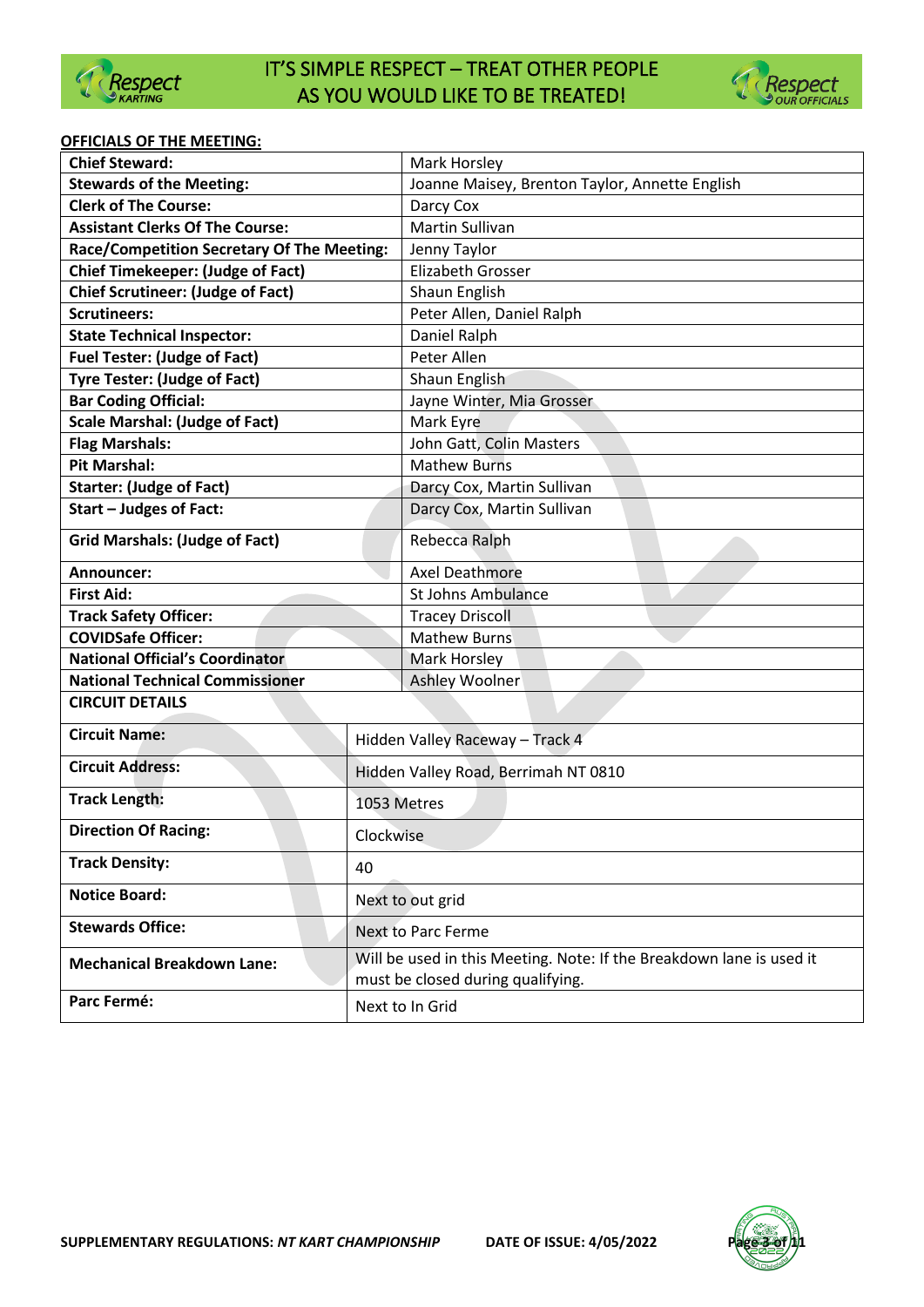



## **ELIGIBLE CLASSES - In Accordance with the Competition Rules, Chapter 5, Rule 4 e)**

|                                                                     | <b>Entry Fee</b>    |
|---------------------------------------------------------------------|---------------------|
| Cadet 9                                                             | \$195.00            |
| Cadet 12                                                            | \$195.00            |
| KA4 - Junior Championship                                           | \$195.00            |
| KA3 - Junior                                                        | \$195.00            |
| KA <sub>2</sub>                                                     | \$195.00            |
| KA3 - Senior Championship                                           | \$195.00            |
| TaG Restricted - Light                                              | \$195.00            |
| TaG Restricted - Medium                                             | \$195.00            |
| TaG 125 - Light                                                     | \$195.00            |
| TaG 125 - Heavy                                                     | \$195.00            |
| Open Performance                                                    | \$195.00            |
| KZ <sub>2</sub>                                                     | \$195.00            |
| Second Class entry per Competitor                                   | \$95.00             |
| <b>CLOSE OF ENTRIES:</b> KA Manual Competition, Chapter 5 Rule 4 g) | 11.59 pm 24/06/2022 |

## **Entries will only be accepted until track capacity is reached with the selection criteria as per General Rules, Chapter 1 (i)**.

## **ENTRY PROCEDURE**

## **Each Entry for this Meeting may be made using the CMS as follows:**

- Log on to your driver information via<http://www.karting.net.au/>
- Click on the licence and entries icon ( top centre of the screen )
- Click on the "Enter a Race Meeting" icon
- Enter your log on details
- Under 'My Details' functions, choose 'Pre Enter Race Meeting'
- Choose Victorian
- Choose the Club who is the Organiser of the Meeting Eastern Lions

**Payment of the Entry Fee can be made via CMS using SecurePay ONLY**

## **CONDITIONS OF ENTRY:**

- Eligibility is limited to drivers who are holders of a current A, B or C Grade KA licence.
- D grade or provisional licence holders are not eligible to enter.
- Refusal or acceptance of entries is in accordance with General Rules, Chapter 1 Rule 17.
- The promoters reserve the right to abandon, postpone or cancel any event as in accordance with the Rules.
- **NO LATE ENTRIES WILL BE ACCEPTED.**

## **MINIMUM ENTRIES** (Competition Rules, Chapter 5 Rule 4 l)

If less than 5 genuine entries are received to constitute a Class by the listed close of entries then the Class may NOT be contested. All drivers whose entry is not accepted for any Class shall be notified as soon as possible and entry fee will be returned.

**NOTICE BOARD ENTRY CONFIRMATION AT THE START OF THE RACE MEETING** In lieu of an administrative checking session, an Official Entry List including transponder numbers will be posted on the Official Notice Board the afternoon of 7/07/2022. It is the responsibility of the Competitor to ensure that all information on the Official Entry List is correct. Any inaccuracies or discrepancies are required to be notified to the Chief Timekeeper no less than 60 minutes prior to the start of Practice for their respective Class.

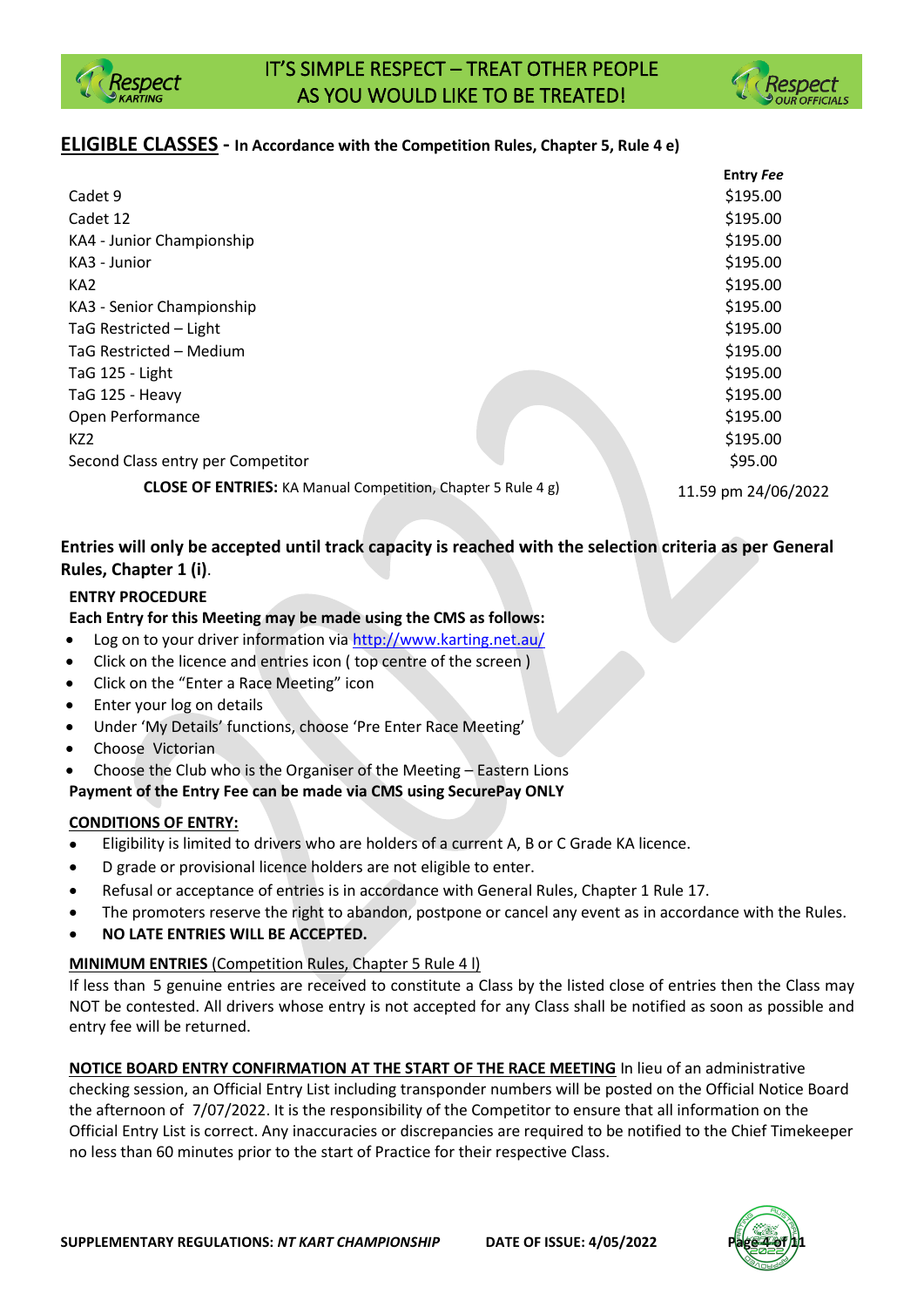



# **SPECIFIC COVID-19 RESTRICTION AND MITIGATION REQUIREMENTS**

### **THE DARWIN KARTING ASSOCIATION HAS COMPLETED A COVIDSafe ACTION PLAN**

The Plan has been submitted to Karting Northern Territory and where required by law, to the relevant State Government Department. All actions identified as being required to be done to create a COVIDSafe Event and Club facility must be carried out prior to and during the Event.

The Organizers must ensure that the maximum number of people (the combined total of Essential Personnel, Permitted Persons and Spectators) permitted in total at an Activity and in groups in accordance with any State Public Health Authority Orders/Directions/Regulations is not exceeded at any time prior to or during the Activity.

#### **5.1 Permitted Persons**

- a) No person who has symptoms consistent with COVID-19 (this includes any fever, respiratory symptoms, shortness of breath, sore throat, cough, lack of smell or fatigue) is permitted to attend the Circuit or participate in the Activity.
- b) Any person who starts to feel unwell or to exhibit symptoms of COVID-19 during the Activity must immediately avoid contact with all persons at the Circuit and MUST IMMEDIATELY LEAVE the Circuit.

All Personnel and Permitted Persons MUST comply with State Public Health Authority Orders/Directions/Regulations that are in force at the time of the Event.

| <b>FORMAT OF RACING:</b>                                                                 |                                                                                 |  |  |  |
|------------------------------------------------------------------------------------------|---------------------------------------------------------------------------------|--|--|--|
| <b>Under-subscribed Classes</b>                                                          | In accordance with Competition Rules, Chapter 5 Rule 4 p) of the KA Manual.     |  |  |  |
|                                                                                          | One Qualifying Session of 8 Minutes duration.                                   |  |  |  |
|                                                                                          | Grid positions for Qualifying will be determined from the fastest time recorded |  |  |  |
|                                                                                          | in the Timed Practice session for each Class or Division on Friday              |  |  |  |
|                                                                                          | Heat 1<br>10 Laps<br>$\Omega$                                                   |  |  |  |
|                                                                                          | Heat 2<br>10 Laps<br>$\bigcirc$                                                 |  |  |  |
|                                                                                          | 10 Laps<br>Heat 3<br>$\circ$                                                    |  |  |  |
|                                                                                          | Heat 4<br>14 Laps<br>$\Omega$                                                   |  |  |  |
|                                                                                          | 20 Laps<br>Final<br>$\Omega$                                                    |  |  |  |
| FINISHING ORDER IN THE FINAL DETERMINES THE WINNING POSITIONS IN EACH CHAMPIONSHIP CLASS |                                                                                 |  |  |  |

## **ACCESS TO CIRCUIT**

Competitors will be permitted to enter the Circuit from 9.00am on 7/07/2022

## **DRIVERS BRIEFING**

Drivers Briefing notes will be advised in an electronic format to all Competitors. Any questions should be directed to the Chief Steward prior to the start of Competition.

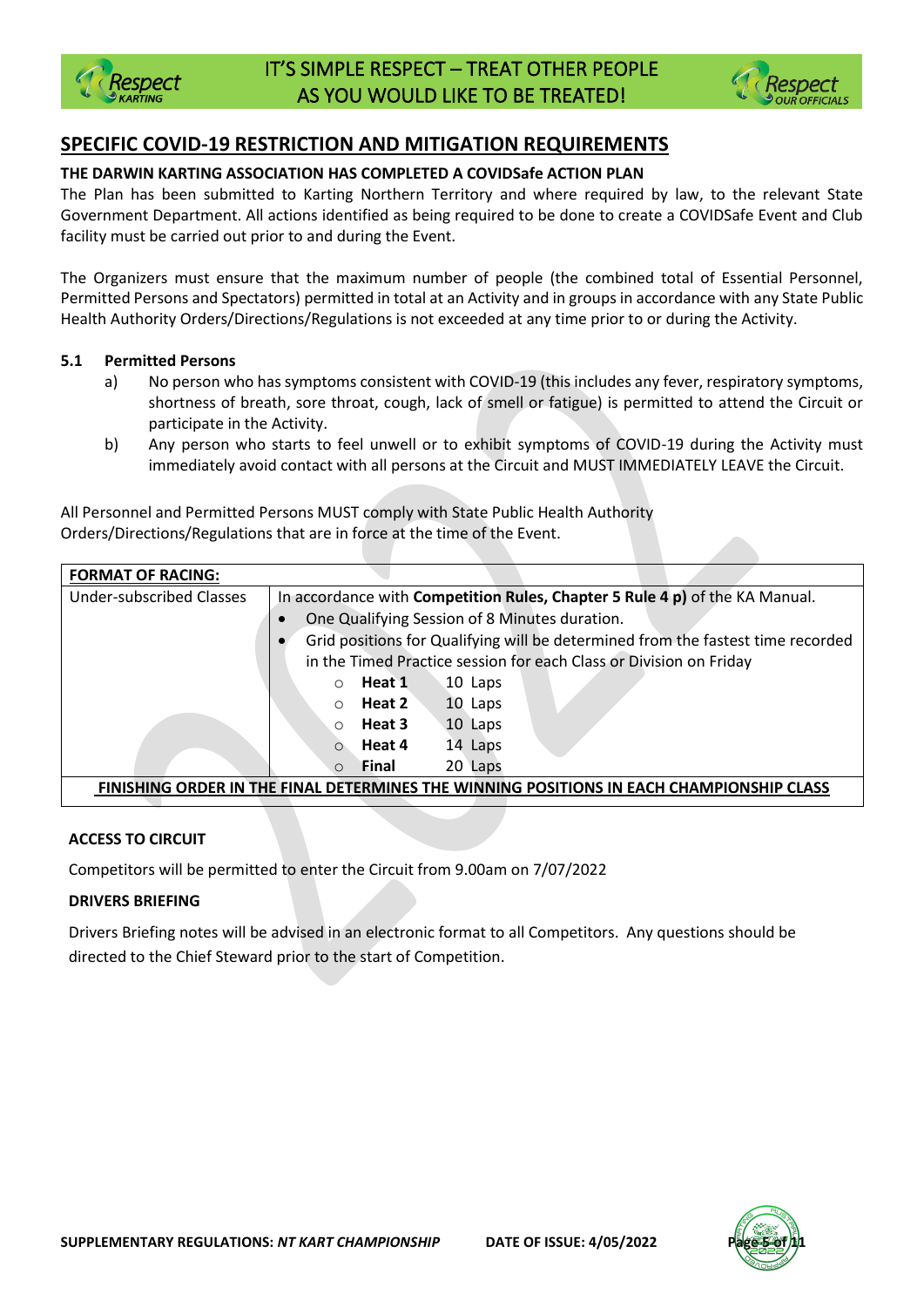



## **SCRUTINEERING**

All Competitors will be required to complete an electronic Scrutineering Form https://kartingaustralia.wufoo.com/forms/ka-scrutineering-record-darwin/

This form will be submitted to the CLUB in an electronic format. This form must be submitted at the time of entering if not received by closing of entries the entry may not be accepted.

**FUEL**

Control Fuel Will be used at this Meeting and all Classes and Divisions must only use the Control Fuel detailed in these Supplementary Regulations.

Control Fuel for use at this Meeting must be purchased from:

Puma Service Station

5 Wishart Road, Berrimah, NT 0810

PumaMax 98 PULP

Control Fuel for the Meeting can be purchased from 4/07/2022 onwards

\*Proof of purchase receipts for the Fuel must be retained and produced to the Chief Scrutineer, State Technical Inspector or Fuel Tester as and when required.

Control Fuel MUST be used from Friday 8/07/2022 until the conclusion of the Meeting on Sunday 10/07/2022

\*Random samples of Competitor's Fuel may be taken during the Meeting and tested for conformity to samples of the Control Fuel taken from the supplier on these dates. Competitors are reminded that Fuel tanks and drums should be empty prior to being used for Fuel purchased for this Meeting. No dumping of Fuel will be allowed on site.

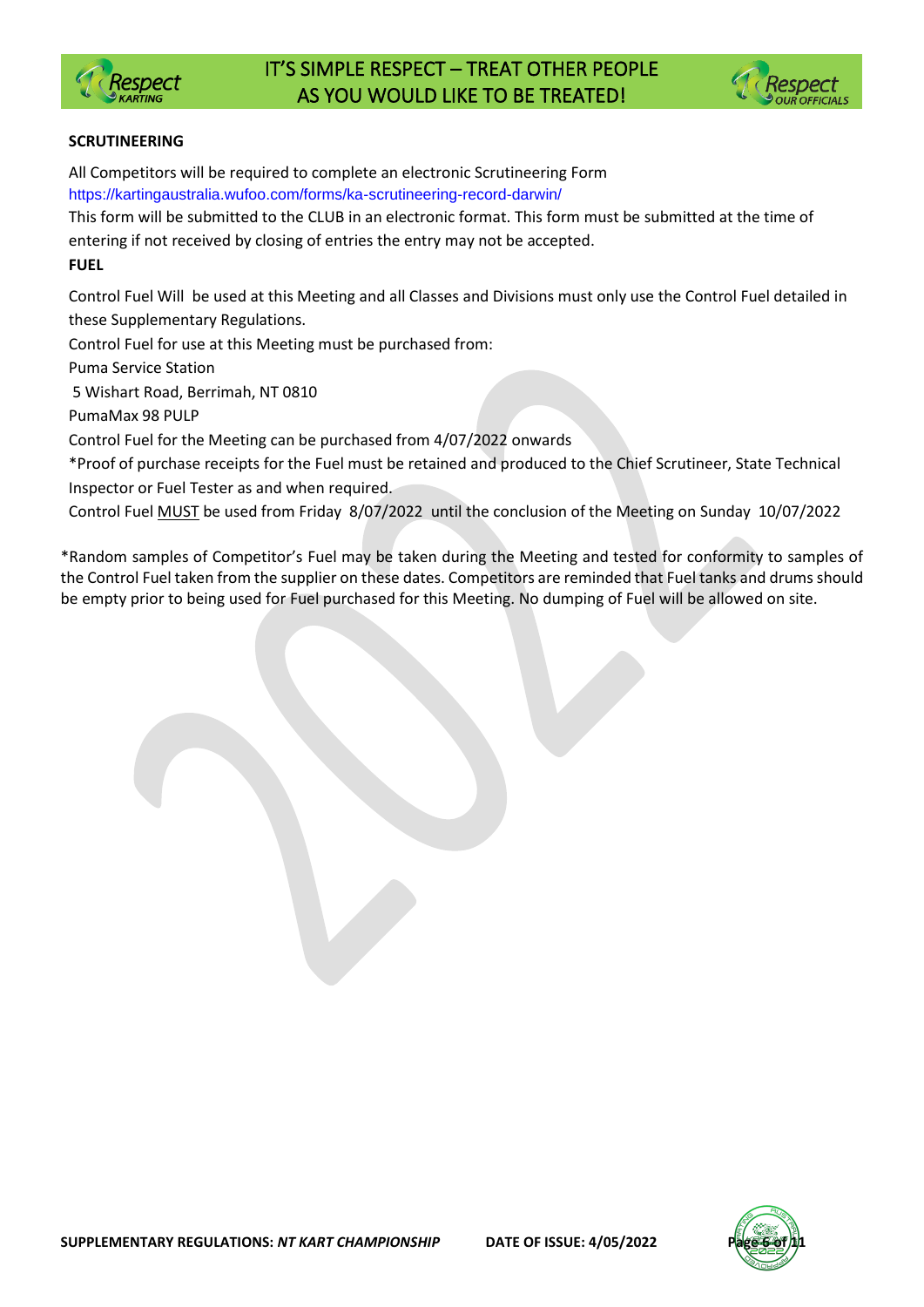



#### **TIMETABLE:**

Darwin Karting Association KART TRACK WILL BE CLOSED FROM Monday 4/7/22 to Tuesday 5/7/22. The facility will be open on Wednesday 6/7/22 for PIT ALLOCATION AND SET UP ONLY. See the Club Representative at the Race Secretary Office.

#### **Thursday 7/07/2022**

| Gates Open     | 7.00am            |
|----------------|-------------------|
| Practice       | $9:00am - 8:00pm$ |
| Pit Allocation | All Dav           |

### **Friday 8/07/2022**

| Gates Open                                             | 7.00am             |
|--------------------------------------------------------|--------------------|
| <b>Timed Practice</b>                                  | $10:00am - 5:00pm$ |
| *Drivers must have transponders fitted to decide       |                    |
| Qualifying grid order. Times set in the last two-timed |                    |
| practice session will determine the order of karts     |                    |
| for qualifying from fastest to slowest                 |                    |
| <b>Tyre Scanning for all Classes</b>                   | 12.30pm            |
| Collection of engine and chassis seals.                |                    |
| Qualifying - All Classes                               | 6:00 <sub>pm</sub> |
|                                                        |                    |

### **Saturday 9/07/2022**

| Gates Open                      | 7.00am         |
|---------------------------------|----------------|
| Driver's Briefing               | 8.00am         |
| Racing – Repecharge if required | 8:15am         |
| Heats $1, 2, 3$ and $4$         | $\vert$ 8:15am |
| End of Day                      | 5.00pm         |

## **Sunday 10/07/2022**

| .          |        |
|------------|--------|
| Gates Open | 7.00am |
| Finals     | 8:30am |
|            |        |

## **Note: Starting and Finishing Times of All Competitions**

A full timetable of the starting and finishing times for each Classes Competition at the Meeting will be provided in Further Supplementary Regulations to be published after the close of entries in accordance with the provisions of the Competition Rules, Chapter 1 Rule 3.

\*Any Addendums to these Supplementary Regulations can be viewed on the Karting Australia website at <http://www.karting.net.au/administration/supplementary-regulations>

#### **PRIZES:**

Trophies will be awarded in accordance with the provisions of Competitions Rules, Chapter 5 Rule 4 u). to the  $1^{st}$ ,  $2^{nd}$  and  $3^{rd}$  placegetter in each class.

A Blue plate will be awarded in accordance with the provisions of Competitions Rules, Chapter 5 Rule 4 u) to the winner of each Class.

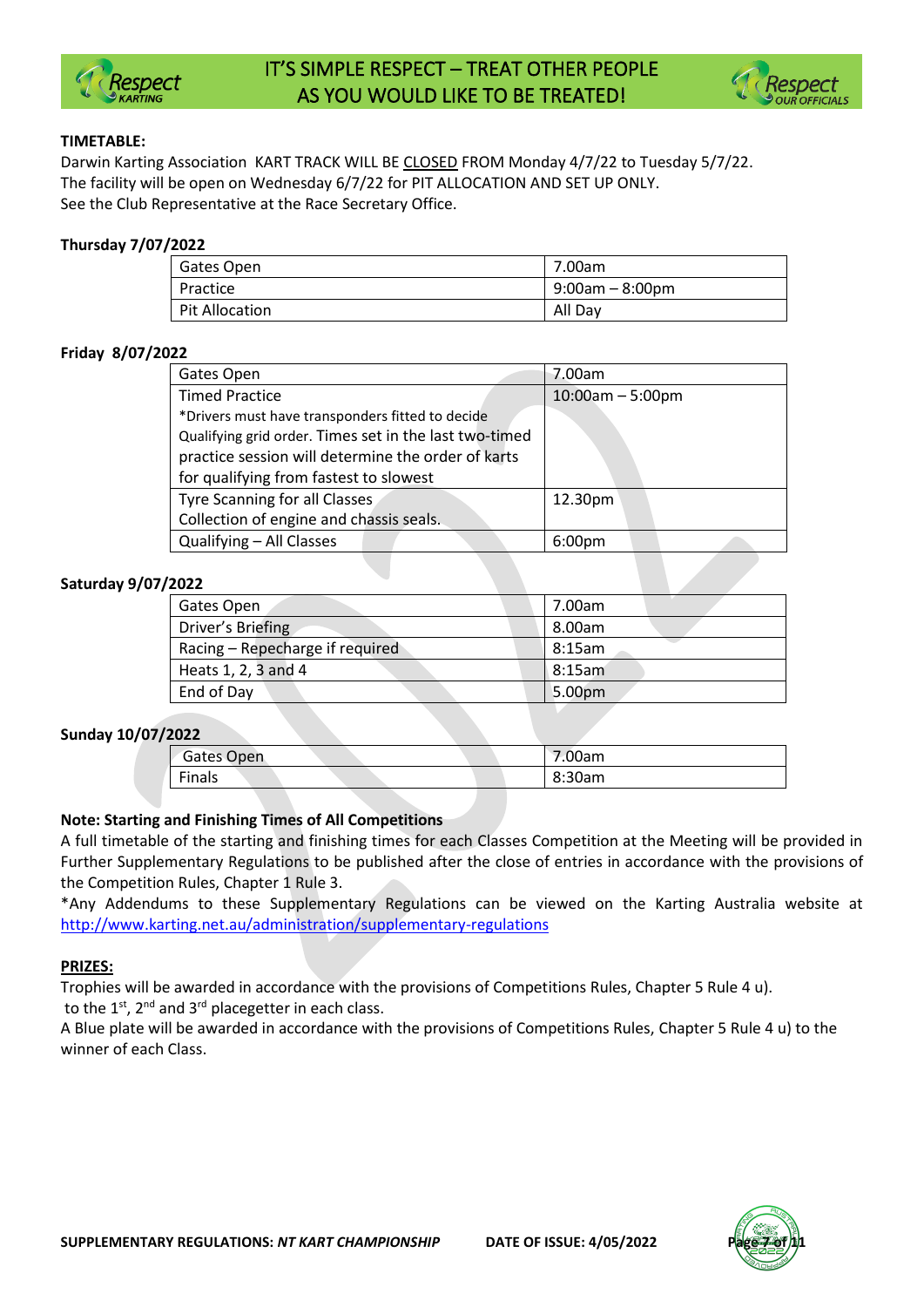



## **GENERAL REGULATIONS**

## **KART RETRIEVAL:**

Pit Crew with trolleys will NOT be given access to the Track during Qualifying and Racing. Retrieval is at the discretion of the Clerk of the Course.

Pit Crew must only enter the Track when permitted by the Grid Marshal and then only if wearing a **HIGH VISIBILITY** 

**SAFETY VEST** must be worn in accordance with the Rules.

Karts can be retrieved via access through the In/Out Grid only.

### **INSURANCE:**

Has been affected for this Meeting in accordance with General Rules, Chapter 3 of the 2022 KA Manual.

#### **SCRUTINEERING:**

Scrutineering for this Meeting will be in accordance with Technical Rules, Chapter 6 of the KA Manual.

As from 8/07/2022 , the Grid Marshal / Scrutineers shall not allow any Kart that does not display a correct scrutineering sticker or identifying mark to Qualify or Race. Failure to comply will result in the Driver being excluded from the Meeting.

## **FRONT FAIRING (Technical Rules, Chapter 1 Rule 8 g) (iii):**

The Front Fairing Fitment Rules Will Not be used at this Meeting.

#### **ENGINE SEALING AND CHASSIS TAGGING:**

Each engine and Chassis must be sealed and tagged in accordance with the provisions of Technical Rules, Chapter 6.

#### **TIMING TRANSPONDER FITTING INSTRUCTIONS:**

MYLAPS compatible transponders must be mounted in accordance with Technical Rules, Chapter 1 Rule 8 i) **Note:** All Karts **MUST** have fitted and correctly charged and operating transponders for all sessions commencing 8/07/2022. Failure to do so during a practice session will result in a mechanical black flag being issued and the Competitor will be required to return to the mechanical breakdown lane to have the issue rectified.

#### **VEHICLE / TRAILER ACCESS:**

No vehicles are permitted in the pit area. Pit spaces are 3x3m per kart. Vehicles and trailers are to be parked in the designated areas. NO ACCESS to the pit area between 6:00pm to 6:00am.

#### **SECURITY:**

Security will be provided on the evenings of Thursday 7<sup>th</sup>, Friday 8<sup>th</sup> and Saturday 9<sup>th</sup> of July.

#### **PIT ALLOCATION:**

Pit allocation will commence Wednesday  $6<sup>th</sup>$  July, contact is Mathew Burns 0439 988 901.

#### **TRADE AREAS:**

Limited trade areas will be made available to Traders on application at the discretion /approval of the Organisers. If Trade Areas are required, please contact Mathew Burns (0439 988 901 or dkarace@outlook.com)

#### **CANTEEN:**

From 7:00am each day

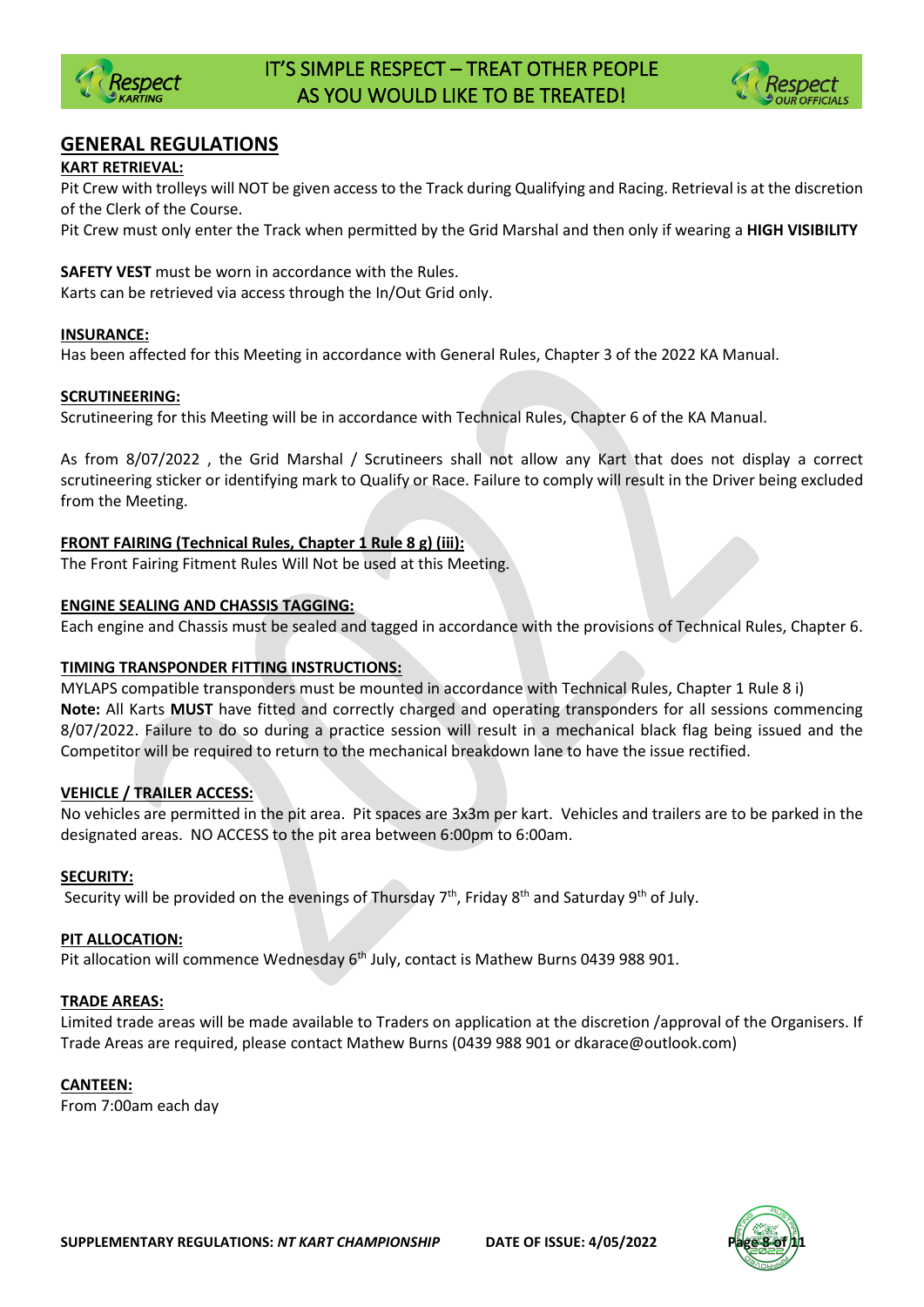



#### **FURTHER NOTES:**

Presentation to take place at club house from 4pm on Sunday 10th.

Subject to any applicable laws which may govern the access of animals, including but not limited to guide dogs, no animals are allowed anywhere within the facility.

No unlicenced driving of motor vehicles permitted at the Circuit.

No motorised scooters, mini bikes, roller blading, skateboards, bicycles and tricycles allowed at the complex during the entire Meeting. Officials may confiscate any such items for the duration of the event.

The Club does have EFTPOS facilities available trackside.

Camping Will Not be available at the event.

**PAYMENT OPTIONS FOR FINANCIAL PENALTIES:** (In accordance with General Rules Chapter 9 Rule 10a)

| <b>PAYMENT OPTIONS FOR FINANCIAL PENALTIES</b> |                                              |                          |                              |            |  |  |
|------------------------------------------------|----------------------------------------------|--------------------------|------------------------------|------------|--|--|
|                                                | \$<br><b>Amount Authorised to be Charged</b> |                          |                              |            |  |  |
| <b>Tick</b><br>Box                             |                                              | Card Number              |                              | <b>EXP</b> |  |  |
|                                                |                                              | Card Type                | <b>M/CARD</b><br><b>VISA</b> | <b>CCV</b> |  |  |
|                                                | <b>CREDIT CARD</b>                           | Name on Card             |                              |            |  |  |
|                                                |                                              | Signature                |                              |            |  |  |
|                                                | Reference to be used                         | <b>KA Licence Number</b> |                              |            |  |  |
| Tick<br>Box                                    | <b>DIRECT DEPOSIT</b>                        | BSB:                     | 633 000                      |            |  |  |
|                                                |                                              | <b>Account Number</b>    | 178 106 720                  |            |  |  |
|                                                |                                              | <b>Account Name:</b>     | <b>AKA Ltd</b>               |            |  |  |
|                                                | Reference to be used                         | <b>KA Licence Number</b> |                              |            |  |  |

An email of **Confirmation of your Penalty Payment** MUST be sent to :- [accounts@karting.net.au](mailto:accounts@karting.net.au)

*A copy of this Payment Options for Financial Penalties is available to download from the KA Website – ADMINISTRATION – FORMS*

# **These Supplementary Regulations must be read in conjunction with the 2022 KA Manual and all published Amendments.**

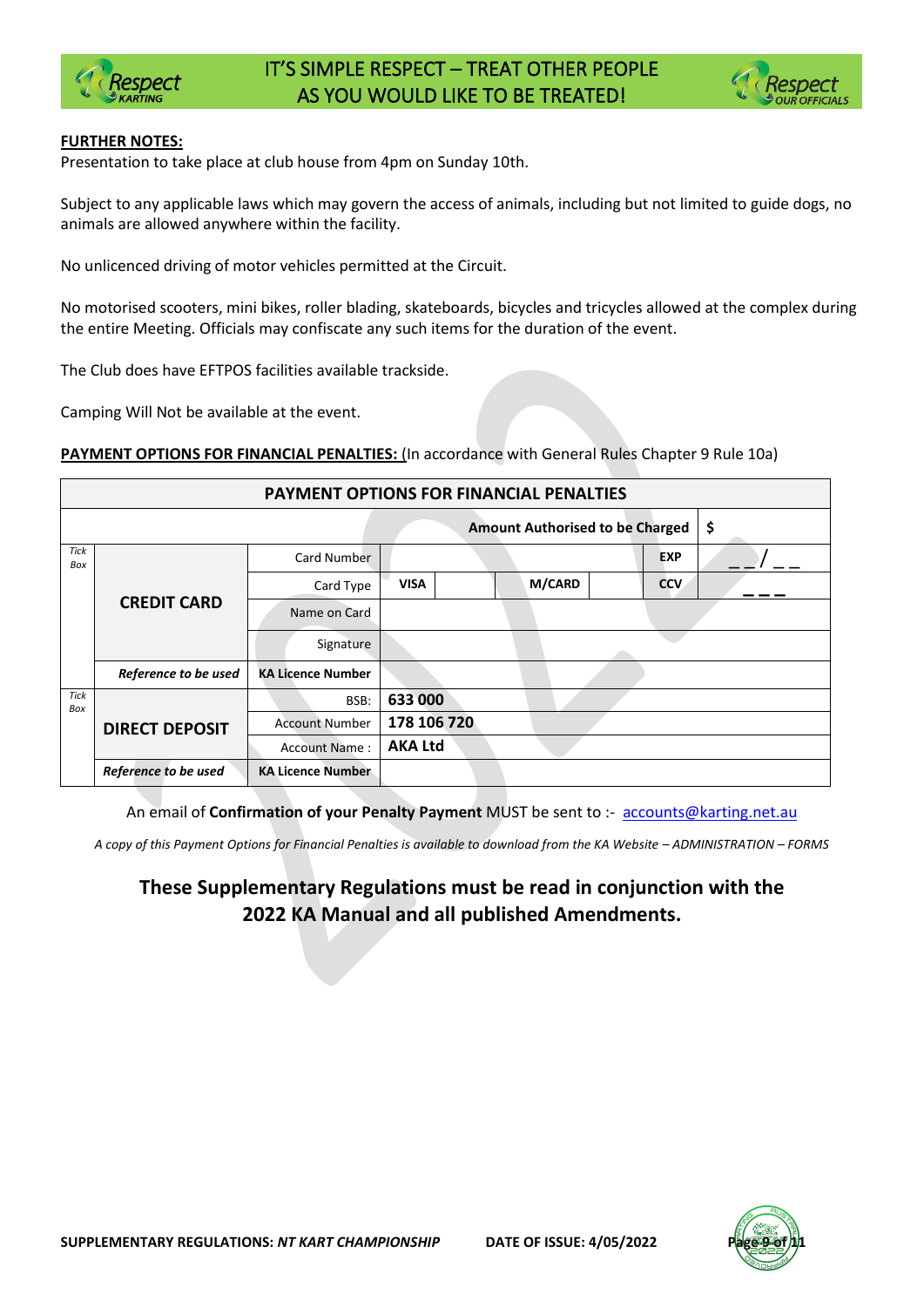



# **OPEN PERFORMANCE CLASS**

#### **1) PREAMBLE**

The Open Performance Class was conceived to be a high-performance class for Northern Territory conditions. It is to be read in conjunction with the Open Performance Class, Class Rules - Chapter 17 of the KA Manual.

The Class is created to allow a range of engine categories, with each category having a weight which has been selected with the goal of creating a similar overall performance for each engine category over a range of circuits.

For the avoidance of doubt, at a Club Competition KA1, DD2 and KZ2 must be permitted to compete in accordance with their respective Class Rules, including the specified weights and tyres.

It is permitted to change engine category and corresponding weight during a race day, however the Stewards must be advised of any such change prior to the next on Track activity.

In keeping with the very basic philosophy, and ensuring class requires the minimum of regulations and engine

measuring, a Kart will be eligible if the Kart:

- i) Complies with the Rules and these Regulations; and
- ii) The engine is within the capacity limits as specified for it(s) engine category as outlined below.

#### **2) LICENCE REQUIREMENTS**

**a)** A Driver must hold a Minimum of a Senior B Grade licence.

## **3) DRIVETRAIN**

a) Engine

i) Major engine components (crankshaft, crankcases, cylinder barrel and externals of cylinder head) must be derived from AKA or CIK registered engines.

ii) Two Stroke or Four Stroke engines.

iii) Single or Twin engines.

- iv) Engines may be air or water cooled.
- v) Supercharging is not permitted.
- b) Carburettor

i) One (1) carburettor per cylinder is permitted to be fitted to an engine.

- ii) Maximum throttle bore diameter in butterfly carburettor 30mm
- c) Starters

i) Electric starters are permitted.

d) Clutch

i) Clutches are permitted.

e) Ignition

i) Digital ignitions systems are permitted if fitted to the engine originally by the manufacturer and are of the same type and style as originally fitted, otherwise.

ii) Only analogue type ignition systems are permitted.

#### f) Brakes

i) Front wheel brakes may be used.

ii) Front wheel brakes are compulsory on all Karts with a combined (Kart and Driver) weight above 170kg.

- g) Fuel
	- i) The only fuel permitted to be used is Pump Fuel Premium Unleaded (PULP).